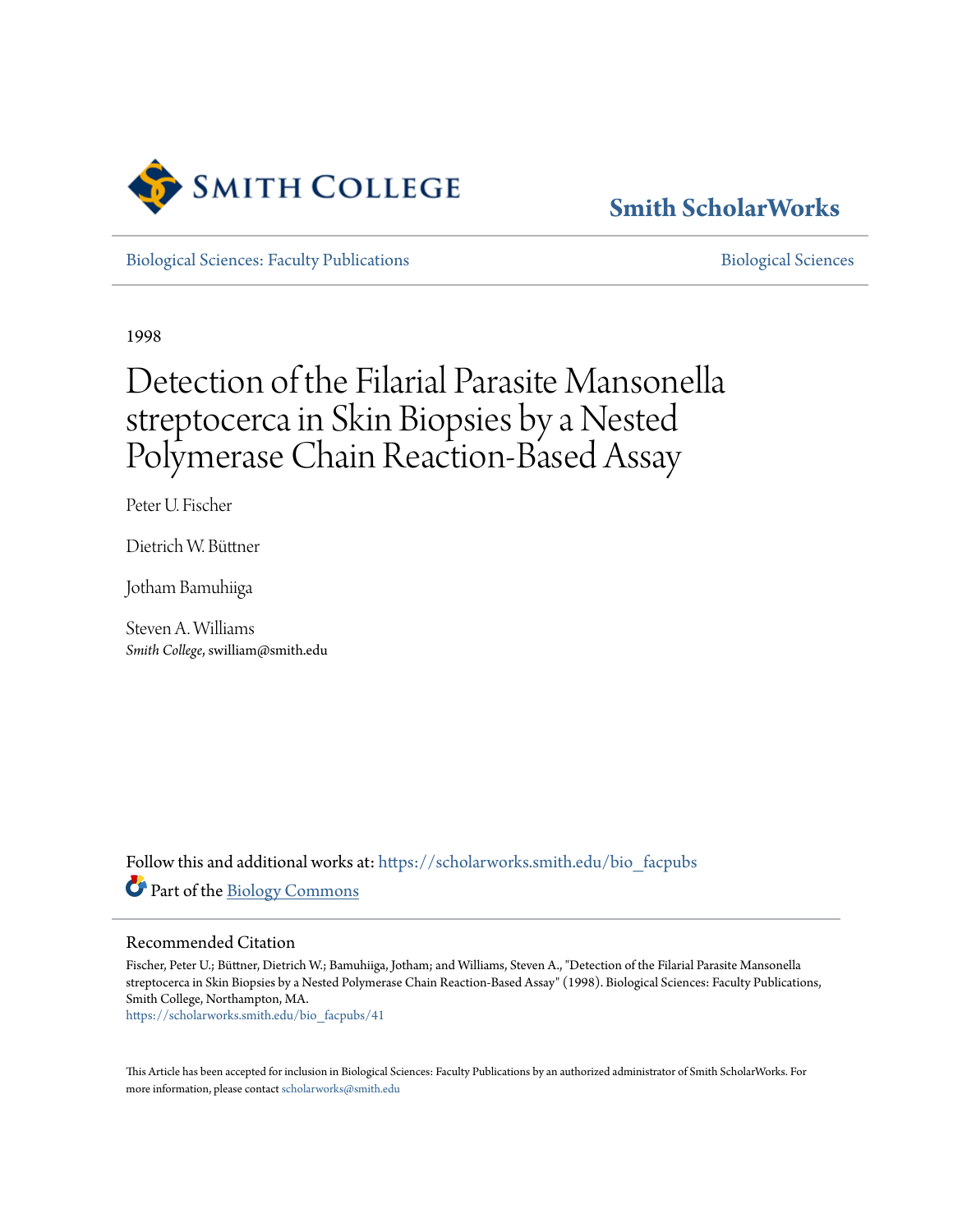## DETECTION OF THE FILARIAL PARASITE *MANSONELLA STREPTOCERCA* IN SKIN BIOPSIES BY A NESTED POLYMERASE CHAIN REACTION–BASED ASSAY

PETER FISCHER, DIETRICH W. BÜTTNER, JOTHAM BAMUHIIGA, AND STEVEN A. WILLIAMS

*Clark Science Center, Department of Biological Sciences, Smith College, Northampton, Massachusetts; Department of Helminthology and Entomology, Bernhard Nocht Institute for Tropical Medicine, Hamburg, Germany; German Agency for Technical Cooperation and Basic Health Services, Fort Portal, Uganda*

*Abstract.* To differentiate the skin-dwelling filariae *Mansonella streptocerca* and *Onchocerca volvulus,* a nested polymerase chain reaction (PCR) assay was developed from small amounts of parasite material present in skin biopsies. One nonspecific and one specific pair of primers were used to amplify the 5S rDNA spacer region of *M. streptocerca.* Biopsies with different microfilaria densities obtained from 104 Ugandans living in an area endemic for *M. streptocerca* were tested using both the nested PCR assay and standard parasitologic assessment of microfilariae. All 82 samples from microfilaria carriers were positive when tested using the nested PCR assay. In addition, *M. streptocerca* DNA could be detected in 16 samples thought to be microfilaria negative. Furthermore, six days following ivermectin treatment, *M. streptocerca* DNA was found in 12 of 14 microfilaria-negative biopsies. Control skin samples from patients infected with *O. volvulus* were all negative in the nested PCR assay. This assay improves the diagnosis of *M. streptocerca* and will facilitate further epidemiologic studies.

When evaluating skin disease cases in large regions of Africa, the two skin-dwelling filarial species, *Mansonella streptocerca* and *Onchocerca volvulus,* must be considered as possible causative agents. *Mansonella streptocerca* infection is characterized by acute and more often chronic papular dermatitis mainly on the upper part of the body, which make it difficult to differentiate streptocerciasis and onchocerciasis clinically.<sup>1, 2</sup> In addition, after treatment with diethylcabarmazine or ivermectin, persons infected with *M. streptocerca* also show a typical Mazzotti reaction.<sup>1, 3</sup> Cross-reactions between *O. volvulus* and *Mansonella* species impede the differentiation of these parasites by serologic diagnosis using worm extracts.<sup>4</sup> Although isolated microfilariae (mf) of both species can be differentiated morphologically, species differentiation in histologic sections is difficult. Since the mf densities of *M. streptocerca* are often relatively low, methods other than the standard skin snip technique are required for accurate detection of this species. Collagenase digestion of the skin snips is an appropriate procedure,2 but if a patient is also heavily infected with *O. volvulus* it may be difficult to detect one *M. streptocerca* mf among hundreds of *O. volvulus* mf. In these cases, a specific but more sensitive assay to detect *M. streptocerca* is clearly required.

The polymerase chain reaction (PCR) is a sensitive technique to detect parasite DNA. Sensitive and specific PCR assays have been developed for the diagnosis of the human filarial parasites *Wuchereria bancrofti, Brugia malayi, Loa* loa, and *O. volvulus*.<sup>5-10</sup> All of these assays are based on different repetitive target sequences found only within a distinct filarial genus. In the present study, we have developed a PCR assay based on a target sequence present in all filarial and all other nematode species.<sup>11</sup> The 5S rDNA spacer region was amplified from DNA prepared from human skin biopsies that contained only a small number of *M. streptocerca* mf. The primers used in the assay are based on conserved coding regions of the 5S rDNA. After sequencing of the 5S rDNA spacer PCR product, species-specific primers were designed to detect *M. streptocerca* specifically in a nested PCR assay. The sensitivity and specificity of this assay was evaluated on clinical samples collected in an endemic area in western Uganda.

#### MATERIALS AND METHODS

**Patient samples.** Skin biopsies were collected from persons living in the Bundibugyo district located north of the Ruwenzori mountains in western Uganda.2 This region is endemic for *M. streptocerca,* but not for *O. volvulus.* For the evaluation of mf density, each biopsy was placed into a single well of a microtiter plate containing phosphate buffer and was incubated overnight at room temperature. The solution was than pipetted onto a glass slide for microscopic examination using  $63\times$  magnification. Subsequently, the remaining biopsy material from each well was preserved in 80% ethanol and stored in a refrigerator for later PCR testing. For comparison, skin snips were collected from patients living in an area of western Uganda endemic for *O. volvulus,* but not for *M. streptocerca.*<sup>12</sup> Genomic *O. volvulus* DNA was also prepared from female worms isolated from extirpated nodules from patients in the same area. In both the *M. streptocerca*- and *O. volvulus*-endemic regions, the blood filarial parasite *Mansonella perstans* was coendemic. No other filarial species infecting humans were found in these regions.2, 13 Single specimens from filariasis patients of other geographic regions were also available from previous studies. Informed consent was obtained from all individuals who participated in the investigation. The study was approved by the Ministry of Health of Uganda and by the Ethics Commission of the Medical Board of Hamburg, Germany.

All persons were examined for filarial skin lesions before and six days following ivermectin treatment according to the recommendations by Murdoch and others<sup>14</sup> and the World Health Organization.<sup>15</sup> The skin reaction of microfilaria carriers following administration of microfilaricidal drugs (Mazzotti reaction) was used as an additional tool to determine infection. Only fresh papules seen by the examiner following treatment were recorded as a positive Mazzotti test result. Most patients presented a history of increased itching following treatment. Since such a statement cannot be verified by the examiner, it was not used as a criterion for a positive Mazzotti test result. All consenting persons were treated with a single oral dose of ivermectin (150  $\mu$ g/kg of body weight), except three who presented with pregnancy,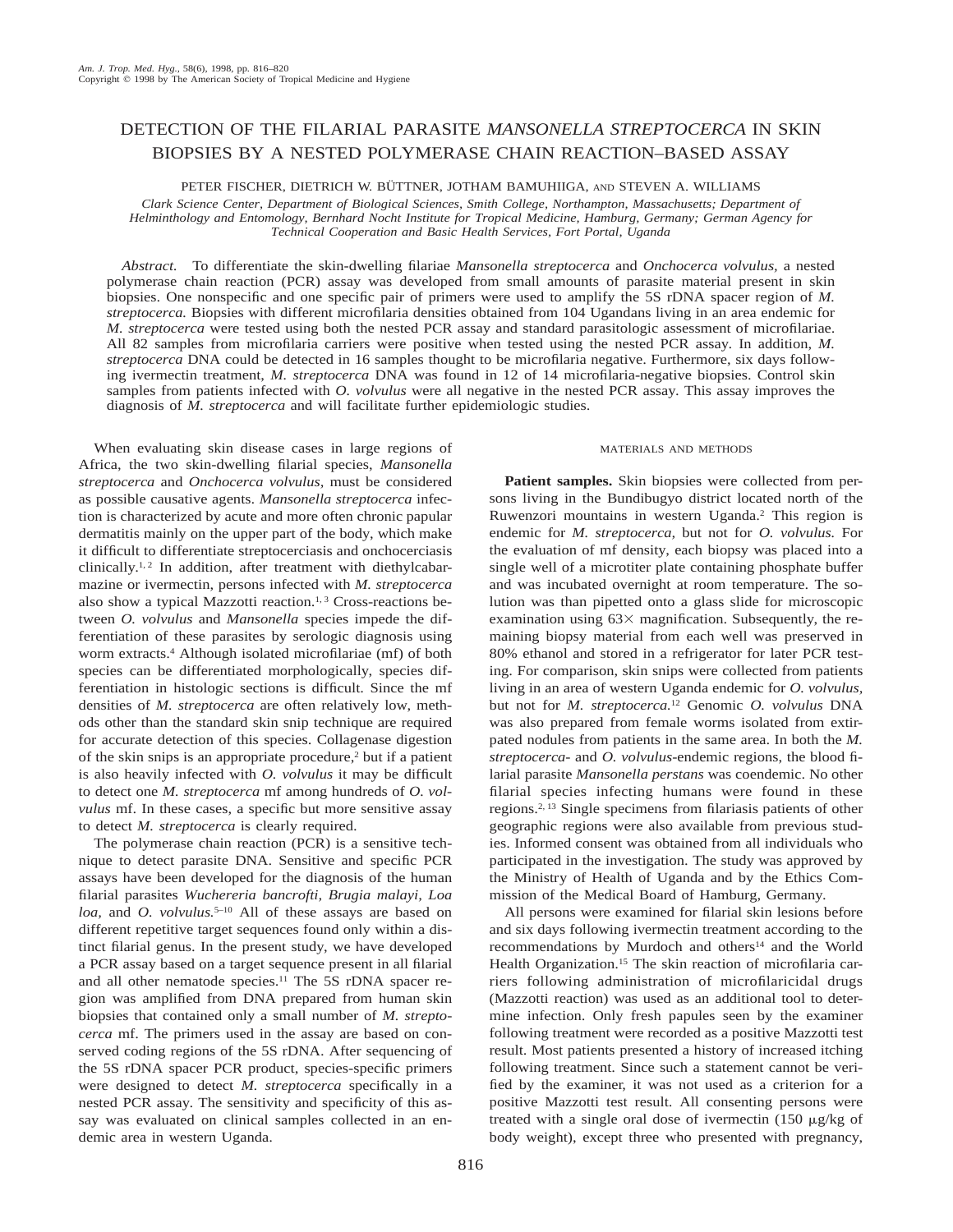|                    | 1 MsU primer                                                                         |                                                                   | 60  |
|--------------------|--------------------------------------------------------------------------------------|-------------------------------------------------------------------|-----|
|                    | M. streptocerca 5'-TATTTTTGTT_TTCAACAGCA_TTAGTAAACC_GTTGATATTT_GAATGCACGA_CAATGATATG |                                                                   |     |
| <i>M.</i> perstans | TATTTTTATT TTCAACAGCA TCAGTAACCC GTTGATATTT GAATGCACGA CAATGATATG                    |                                                                   |     |
| 0. volvulus        |                                                                                      | --TTTTTGAG T -----AGC AATCTAA--- -TT-ATTTTT GAATGTACAA CAGTCATATG |     |
|                    |                                                                                      |                                                                   |     |
| 61                 |                                                                                      | spliced leader                                                    | 120 |
|                    |                                                                                      | AGAATGATGA TGGTGTACT- -CGTCGGTTT AATTACCCAA GTTTGAGGTA ATTGAATGTT |     |
|                    |                                                                                      | TGAATGATGA TGGTGTRCA- -CGTCGGTTT AATTACCCAA GTTTGAGGTA ATTGAATGTT |     |
|                    |                                                                                      | AGAATGAAG- TAGT-TACAA ACATTGGTTT AATTACCCAA GTTTGAGGTA ATTGAATGTT |     |
|                    |                                                                                      |                                                                   |     |
|                    | 121                                                                                  |                                                                   | 180 |
|                    |                                                                                      | TCGGCCCAGT TTTTCAGCTA CTGTGGCTTG AAGTAAAATT TTGGAACGTC CTACAAATTT |     |
|                    |                                                                                      | TCGGCCCAGT GTTTCAGCTA CTGTGGCTTG AAGTAAAATT TTGGAACGTC CTACAAATTT |     |
|                    |                                                                                      | TCTGCCCAGA GTTTCGACTG CTGTGGCTTG AAGCGAAATT TTGGAACGTC CTGCA--TGA |     |
|                    |                                                                                      |                                                                   |     |
|                    | 181 MsL primer                                                                       |                                                                   |     |
|                    |                                                                                      |                                                                   |     |
|                    |                                                                                      | GTGGGACAA- CAAATACAAA CAATTGATG- ---------A GAATT                 |     |
|                    |                                                                                      | GCGGGACAAC AAAAAATGAA ATATTGGTGA TACAAAGAAG GAGCT                 |     |
|                    |                                                                                      |                                                                   |     |

FIGURE 1. Sequence of the 5S rDNA spacer region, the location of the second set of primers (MsU and MsL), and the location of the spliced leader sequence in *Mansonella streptocerca, M. perstans,* and *Onchocerca volvulus.*

asthma, and a doubtful neurologic disorder. A few patients did not come for the follow-up examination and some were only treated at the second visit. Therefore, 73 patients were re-examined for a Mazzotti reaction.

**Sample preparation and PCR**. The DNA was prepared from skin snips, microfilariae, and adult *O. volvulus* as described previously.<sup>16</sup> For some samples, a simplified sample preparation method was used. Fifty microliters of nucleolysis buffer (0.05 M NaCl, 0.01 M EDTA, 0.05 M Tris base) and  $25 \mu$ l of 1 N NaOH were added to the samples and incubated for 1 hr at  $60^{\circ}$ C. The solution was then neutralized using 1 N HCl and the DNA was ethanol precipitated overnight at  $-20^{\circ}$ C. The DNA was pelleted by centrifuging at 13,800  $\times$  *g* for 20 min, dried and resuspended in 50  $\mu$ l of Tris-EDTA buffer (0.5 M Tris base, 0.05 M EDTA). Two microliters of each extraction were subjected to the first PCR. During the DNA preparation and the PCR, standard precautions were applied to prevent contamination. Skin snips from areas nonendemic for *M. streptocerca* functioned as negative controls during the DNA preparation procedure and all mf negative samples were tested twice in the nested PCR assay. Unless specifically noted, all chemicals were obtained from Sigma-Aldrich (Deisenhofen, Germany) or Merck (Darmstadt, Germany). All oligonucleotides used in this study were custom syntheses from Integrated DNA Technologies, Inc. (Coralville, IA).

The PCRs were performed using *Taq* Gold Polymerase (Perkin Elmer, Norwalk, CT). The PCR mixture contained  $1\times$  PCR Buffer II (Perkin Elmer), 1.5 mM MgCl<sub>2</sub>, 500 nmol of each dNTP, 20 pmol of each primer, and 2 U/50  $\mu$ l of *Taq* Gold Polymerase. The primers were S2 5'-GTTA-AGCAACGTTGGGCCTGG-3' and S16 5'-TTGACAGA-TCGGACGAGATG-3'.11 The thermocycling program started with a hot start of 10 min at 94°C to activate the the *Taq* Gold polymerase, followed by 35 or 25 cycles of denaturation for 1 min at 90 $^{\circ}$ C, annealing for 1 min at 55 $^{\circ}$ C, and extension for 1 min at  $72^{\circ}$ C; all were followed by a final extension for 5 min at 72°C (DNA Engine: MJ Research Inc., Watertown, MA). Eight microliters of the PCR product of each sample were separated by electrophoresis on an 1.5% agarose gel using TAE electrophoresis buffer (0.04 M Tris-acetate, 0.001 M EDTA) and visualized with ethidium bromide/UV illumination. For the second PCR, the same cycling conditions were chosen except that only  $1 \mu l$  of the PCR product was used as template and only 25 cycles were performed. The primers used in the second PCR are shown in Figure 1.

**Sequencing of DNA and nested PCR primer design.** Dideoxy sequencing of PCR products was performed by direct cycle sequencing using one of the PCR primers as a sequencing primer. First, the PCR products were purified using silica-gel membrane spin-columns (Qiaquick PCR Purification Kit; Qiagen, Hilden, Germany). Fluorescence-based sequencing was performed using the ABI Prism DNA Sequencing Kit following the protocol of the manufacturer (Applied Biosystems Division, Perkin Elmer, Foster City, CA). Unincorporated dideoxy terminators were removed using Centri-Sep columns (Princeton Separation, Adelphia, NJ). Subsequently, the sequencing reactions were run on an automated sequencer (ABI 373A; Perkin Elmer). Results were further analyzed using the programs Seq Ed version 1.0.3 (ABD; Perkin Elmer) and Oligo 5.0 (National Bioscience Inc., Plymouth, MN) run on Macintosh (Cupertino, CA) Power PC computers. The two designed internal primers (MsU and MsL) had sizes of 20 and 18 basepairs (bp), respectively. They had melting temperatures of  $58.5^{\circ}$ C and 56.1°C (at concentrations of 100 pM and 1,000 mM  $\mathrm{Na}^+$ ), respectively.

#### RESULTS

**Sequence analysis of the 5S rDNA spacer region.** In the first PCR using the conserved S2 and S16 primers, the 5S rDNA spacer region of *M. streptocerca* was amplified from nine of 11 skin biopsies obtained from persons living in western Uganda. The size of the PCR products was approximately 420 bp (Figure 2). Six of these PCR products were sequenced using direct cycle sequencing. The sequence identity among these six samples was about 98%. For comparison, PCR products from samples obtained from patients infected with *O. volvulus* or *M. perstans* were also sequenced. These sequences were almost identical to those published by Xie and others.11 One hundred ninety-nine nucleotides of the amplified spacer sequence were used to compare *M. strep-*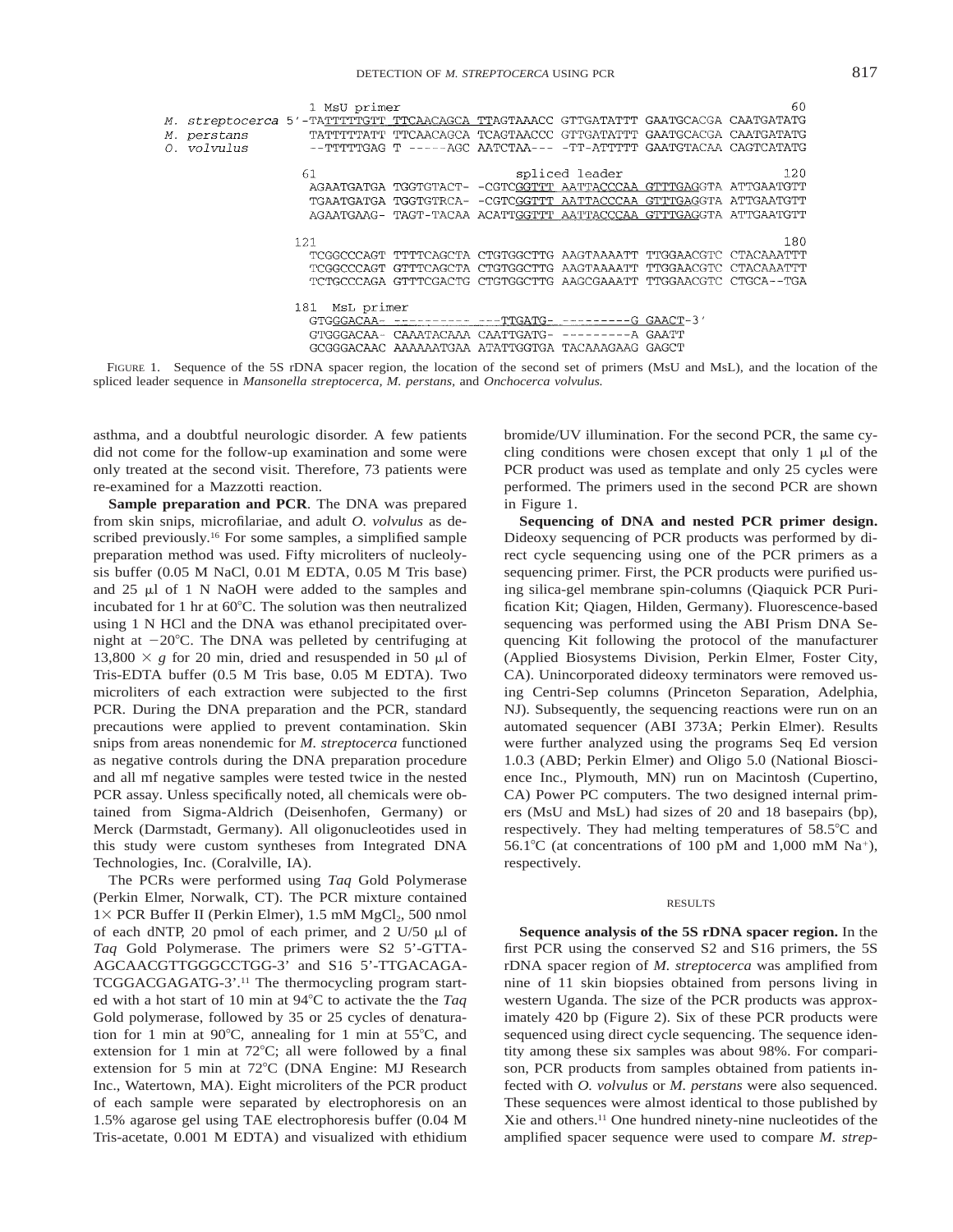

FIGURE 2. Detection of microfilariae (mf) in skin biopsies using a nested polymerase chain reaction (PCR)–based assay. Lane 1, 100 basepair (bp) ladder; lane 2, adult *Onchocerca volvulus* DNA; lane 3, negative control; lanes 4–8, skin biopsies from persons living in an area endemic for *Mansonella streptocerca* but not for *O. volvulus* (mf densities as determined by microscopic analysis of skin snips: 1.2, 0, 0.9, 1.0, and 6.2 mf/mg of skin, respectively); lanes 9–11, skin biopsies from persons living in an area endemic for *O. volvulus* but not for *M. streptocerca* (mf densities as determined by microscopic analysis of skin snips: 6.5, 0 and 26.7 mf/mg of skin, respectively). **A,** first PCR using the S2/S16 primers (yields a 400-bp PCR product). **B,** second PCR using the *M. streptocerca*-specific internal MsU/MsL primers (yields a 200-bp PCR product). The PCR product visible in lanes 9–11 are due to amplification of the 400-bp 5S rDNA spacer by residuary nonspecific primers (S2/S16).

*tocerca, M. perstans,* and *O. volvulus* (Figure 1). These comparisons revealed that *M. streptocerca* and *M. perstans* shared an identity of 90%, while *M. streptocerca* and *O. volvulus* showed 63% identity. All sequenced *M. streptocerca* samples showed a characteristic deletion of about 14 bp when compared with *M. perstans* and *O. volvulus* (Figure 1). However, a conserved region close to the 22-bp spliced leader sequence was found in all three species. The spliced leader sequence was, in all three cases, identical and was situated in the same plus strand orientation.

**Nested PCR**. The MsL/MsU primers generated a PCR product of about 200 bp (Figure 2B). The internal primers were tested at different annealing temperatures. The best results were achieved at an annealing temperature of  $55^{\circ}$ C. At  $60^{\circ}$ C, no detectable PCR product was obtained, while at

#### TABLE 1

Specificity of the nested polymerase chain reaction (PCR) for the detection of *Mansonella streptocerca* DNA in skin biopsies

|                                             |     | No. PCR positive             |                                                               |
|---------------------------------------------|-----|------------------------------|---------------------------------------------------------------|
| Samples                                     | No. | 1st PCR<br>S2/S16<br>$(non-$ | 2nd PCr<br>primers MsL/MsU<br>primers<br>specific) (specific) |
| <i>Onchocerca volvulus</i> adults           | 3   | 3                            |                                                               |
| <i>O. volvulus</i> skin snips               | 14  | 5                            |                                                               |
| <i>Wuchereria bancrofti</i> microfilariae   |     |                              |                                                               |
| Loa loa blood                               |     |                              |                                                               |
| O. volvulus/ <i>M.</i> perstans area blood* | 18  | 5†                           |                                                               |
| M. streptocerca skin snips from Uganda      | 82  | 44                           | 82                                                            |
| M. streptocerca skin snips from Ghana       |     |                              |                                                               |

\* Blood samples obtained from individuals infected with *O. volvulus* and living in an area endemic for *M. perstans.*

† Thirty-five cycles.

 $50^{\circ}$ C (and below) the PCR was less specific and blood samples from patients infected with *M. perstans* were also positive. The most consistent results were obtained by performing 25 cycles in both the first and the second PCR assays. An increase in the number of cycles did not increase the sensitivity of the assay.

To determine the specificity of the assay, various samples from filariasis patients or from persons living in endemic areas were tested (Table 1). After the first 25 cycles of PCR using the conserved primers (S2/S16), some samples containing DNA of *O. volvulus, W. bancrofti, L. loa,* or *M. perstans* were positive (i.e., gave a band of appropriate size on an ethidium bromide–stained gel). However, after the second, species-specific PCR using the MsL and MsU primers, none of these samples were positive. The results were in accordance with our expectations deduced from the DNA sequence comparisons. Since the assay was developed based on *M. streptocerca* samples collected from western Uganda, skin samples from patients living in an area in Ghana where *M. streptocerca* and *O. volvulus* are coendemic were also tested. *Mansonella streptocerca* DNA was detected in four of five biopsies from this region. This shows the applicability of the assay to detect *M. streptocerca* from different geographic regions.

The sensitivity of the nested PCR assay was tested on skin biopsies from Uganda with different *M. streptocerca* mf densities (0–209 mf/mg of skin). The mf densities were evaluated after overnight incubation as described in the Materials and Methods. *Mansonella streptocerca* mf emerged from 82 of the 104 tested skin snips. All of these mf-positive biopsies also tested positive in the nested PCR assay, indicating that *M. streptocerca* DNA was still present in all of the samples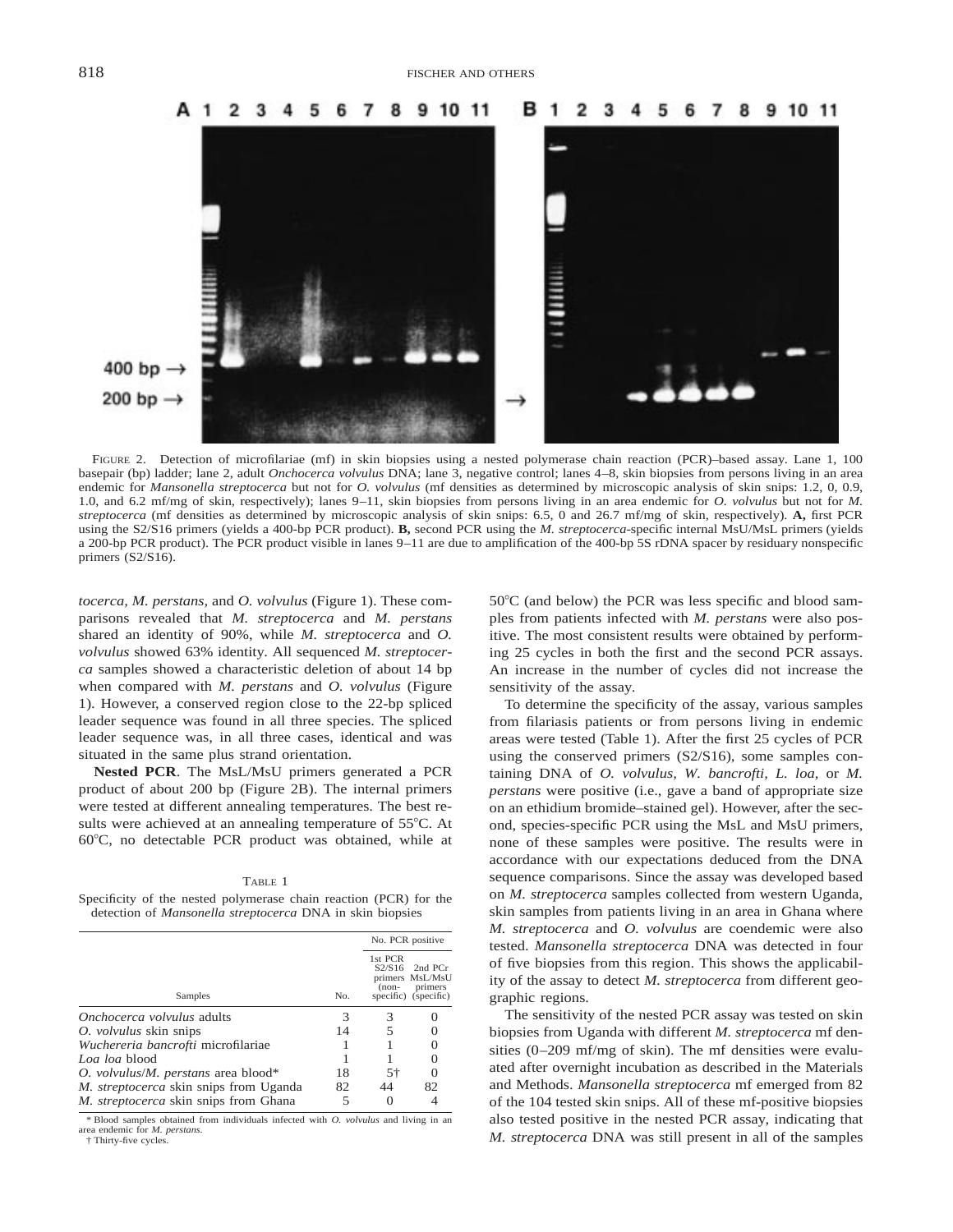TABLE 2

Sensitivity of the nested polymerase chain reaction (PCR) to detect *Mansonella streptocerca* DNA in skin biopsies from Ugandan patients using two different sets of primers and 25 cycles\*

|                                          | No. of samples | No. PCR positive                                   |                                             |
|------------------------------------------|----------------|----------------------------------------------------|---------------------------------------------|
| Mf density<br>$(mf/mg \text{ of } skin)$ |                | 1st PCR<br>$S2/S16$ primer $(\%)$<br>(nonspecific) | 2nd PCR<br>MsL/MsU primer (%)<br>(specific) |
| >4.9                                     | 35             | 23 (66)                                            | 35 (100)                                    |
| $1.0 - 4.9$                              | 29             | 12(41)                                             | 29 (100)                                    |
| $0.1 - 0.9$                              | 18             | 5(28)                                              | 18 (100)                                    |
| $\Omega$                                 | 22             | 4(18)                                              | 16 (73)                                     |
| Total                                    | 104            | 44 (42)                                            | 98 (94)                                     |

 $*$  Mf = microfilariae.

(Table 2). Among the 22 mf-negative skin biopsies, 16 (73%) were positive in the nested PCR assay. Assuming that all individuals were infected, the sensitivity would be 94.2% (98 of 104). However, because it cannot be excluded that a few individuals were not infected with *M. streptocerca,* the sensitivity of the nested PCR assay is probably higher. These results demonstrate that the nested PCR assay is more sensitive than assessing the mf density by overnight incubation of skin snips for the diagnosis of *M. streptocerca* infection.

To prove whether *M. streptocerca* DNA is present following chemotherapy, 14 skin biopsies were tested from persons six days following treatment with a single dose ivermectin. Prior to treatment, all 14 of these biopsies tested positive by parasitologic assessment (0.4–54 mf/mg of skin) and by the nested PCR assay. Following the chemotherapy, no mf emerged from the biopsy, but 12 (86%) samples were still positive in the nested PCR assay.

None of the individuals who tested mf negative by skin snip assessment and negative in the nested PCR assay showed any skin conditions that could be related to *M. streptocerca* infection. In contrast, three of the 16 individuals who were mf negative but positive in the nested PCR assay, presented skin conditions consistent with *M. streptocerca* infection. These included papular dermatitis, scratch marks, and scars.

These results showed that the nested PCR assay is more sensitive than the microscopic assessment of mf in the skin. To investigate whether a Mazzotti reaction is caused by *M. streptocerca,* the occurrence of a Mazzotti reaction was compared with the result of the nested PCR assay before treatment (Table 3). Seventy-three of the 104 individuals were re-examined six days following chemotherapy with ivermectin to assess skin changes due to a Mazzotti reaction. Only one patient showed a positive Mazzotti reaction and tested negative in the nested PCR assay. However, another skin snip from this individual taken from the iliac crest was mf positive and was also positive in the nested PCR assay. Four individuals in this group were mf negative but showed a positive Mazzotti reaction as well as a positive result in the nested PCR assay.

#### DISCUSSION

We have developed a sensitive PCR assay to detect specifically *M. streptocerca* DNA in skin samples containing limited amounts of parasite material. *Mansonella streptocer-*

TABLE 3

Results of the nested polymerase chain reaction (PCR) assay compared with the occurrence of a Mazzotti reaction in 73 persons re-examined six days following treatment with a single dose ivermectin (150  $\mu$ g/kg of body weight)\*

|                          | Mazzotti reaction          |                            |
|--------------------------|----------------------------|----------------------------|
| Test result              | No. of persons<br>positive | No. of persons<br>negative |
| mf positive/PCR positive | 27                         | 33                         |
| mf negative/PCR positive |                            |                            |
| mf negative/PCR negative | 1÷                         |                            |

 $*$  mf  $=$  microfilariae.

† Another biopsy from the right iliac crest of this individual revealed three mf and tested positive in the nested PCR assay.

*ca* occurs in many countries of tropical Africa and is often coendemic with *O. volvulus*, the agent of river blindness.<sup>17</sup> In contrast to the more pathogenic *O. volvulus,* almost nothing is known about the actual distribution of *M. streptocerca,* its prevalence and transmission dynamics. The use of the described nested PCR assay represents a great improvement in the diagnosis of this parasite and could therefore be a valuable tool for epidemiologic studies. It may also contribute to the elucidation of the relative pathogenicity of *M. streptocerca* compared with *O. volvulus.* Because severe cases of streptocerciasis in Europeans returning from endemic countries have been reported, $18$  the described test is also important for travelers medicine.

In previous studies, evidence was found that the parasitologic standard skin snip diagnosis has poor sensitivity in detecting *M. streptocerca* infections. Collagenase digestion of skin biopsies revealed that two thirds of the total number of mf remain in the biopsy after overnight incubation.2 Following chemotherapy with ivermectin, a Mazzotti reaction was observed in 37% of patients that tested parasitologically mf negative. $3$  The present study is in accordance with these observations since all of the mf-positive and 73% of the mfnegative skin snips were positive in the nested PCR assay. This means that the estimated overall *M. streptocerca-*prevalence of about 80% (in adults) in the investigated village  $(Bubomboli)<sup>2</sup>$  is probably about 15% higher when assessed by the nested PCR assay. Therefore, it can be concluded that in this village almost every adult person is infected by this parasite.

Six days after treatment with a single dose of ivermectin, *M. streptocerca* DNA was detectable in 12 of 14 mf-negative biopsies. This again demonstrates the sensitivity of the nested PCR assay. For diagnostic purposes, the results of a Mazzotti test are recorded within two or three days following microfilaricidal treatment. Therefore, it should be possible using the nested PCR assay to prove whether a Mazzotti reaction is caused by *M. streptocerca.* Two of the 14 samples showed no mf and no detectable DNA, indicating that the clearance of mf and DNA was already complete only six days following treatment in these individuals. However, if a positive Mazzotti test result is used as indicator for the presence of *O. volvulus* infection, we suggest applying the nested *M. streptocerca* PCR assay to exclude false-positive results due to the presence of *M. steptocerca* infection.

The nested PCR assay was developed using only a small amount of parasite material present in a few clinical samples. Since the organization of the 5S rRNA gene was studied in